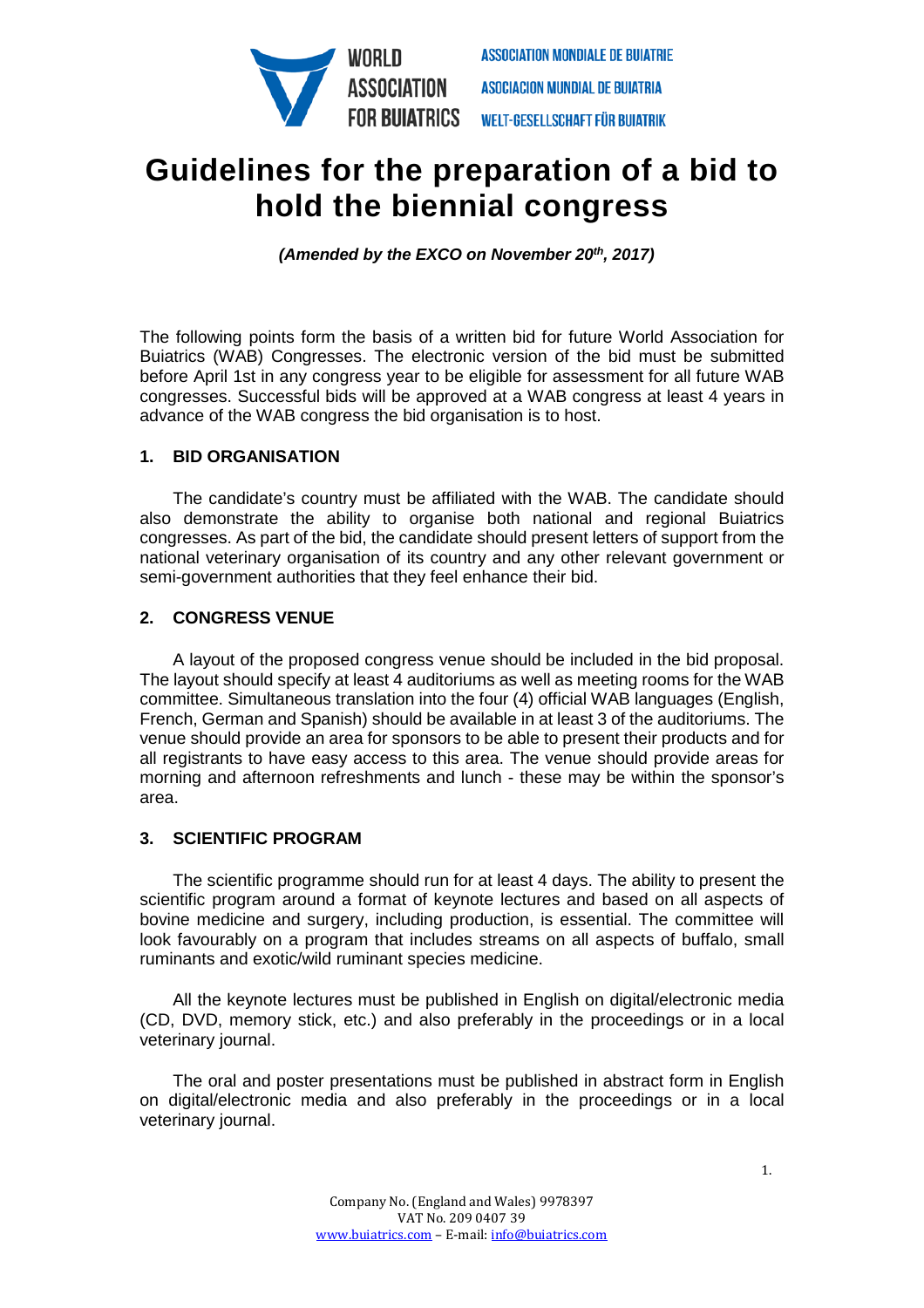

# **4. CONGRESS BUDGET**

The congress budget should be presented as part of the bid process. The following areas of the budget should be addressed and discussed in the bid proposal.

- The income and sponsorship contracts with the supporting companies will be the full responsibility of the local organising committee.
- It is recommended that the basic registration fee is less than 500 EUR (including VAT. This should include morning tea, lunch and afternoon tea in the congress area. It should also include the complete proceedings of the congress.
- Registration fee for Low-middle-income countries (B) as classified by the World bank to be discounted by a minimum of 25%.
- Registration fee for Low-income countries (C) as classified by the World bank to be discounted by a minimum of 50%.
- A discounted fee minimum 50% is recommended for students (undergraduate students, residents, interns, M.Sc., PhD) and retired delegates.
- Free public transport during the congress period is highly recommended.
- A notebook and pen, and congress proceedings including digital/electronic media should be included in the congress satchel.

#### **5. CONGRESS PAYMENTS TO WAB**

The Secretariat of the WAB is supported by the biennial congress. The following has been decided upon by the executive committee.

- A contribution of 15 EUR or 15 USD (higher exchange rate) will be made to the WAB Secretariat for each full and discounted fee paying registrant at the congress.
- A contribution of 5 EUR or 5 USD will be made to the WAB Secretariat for each daily registration.
- The contribution will be transferred within three months of the conclusion of the congress.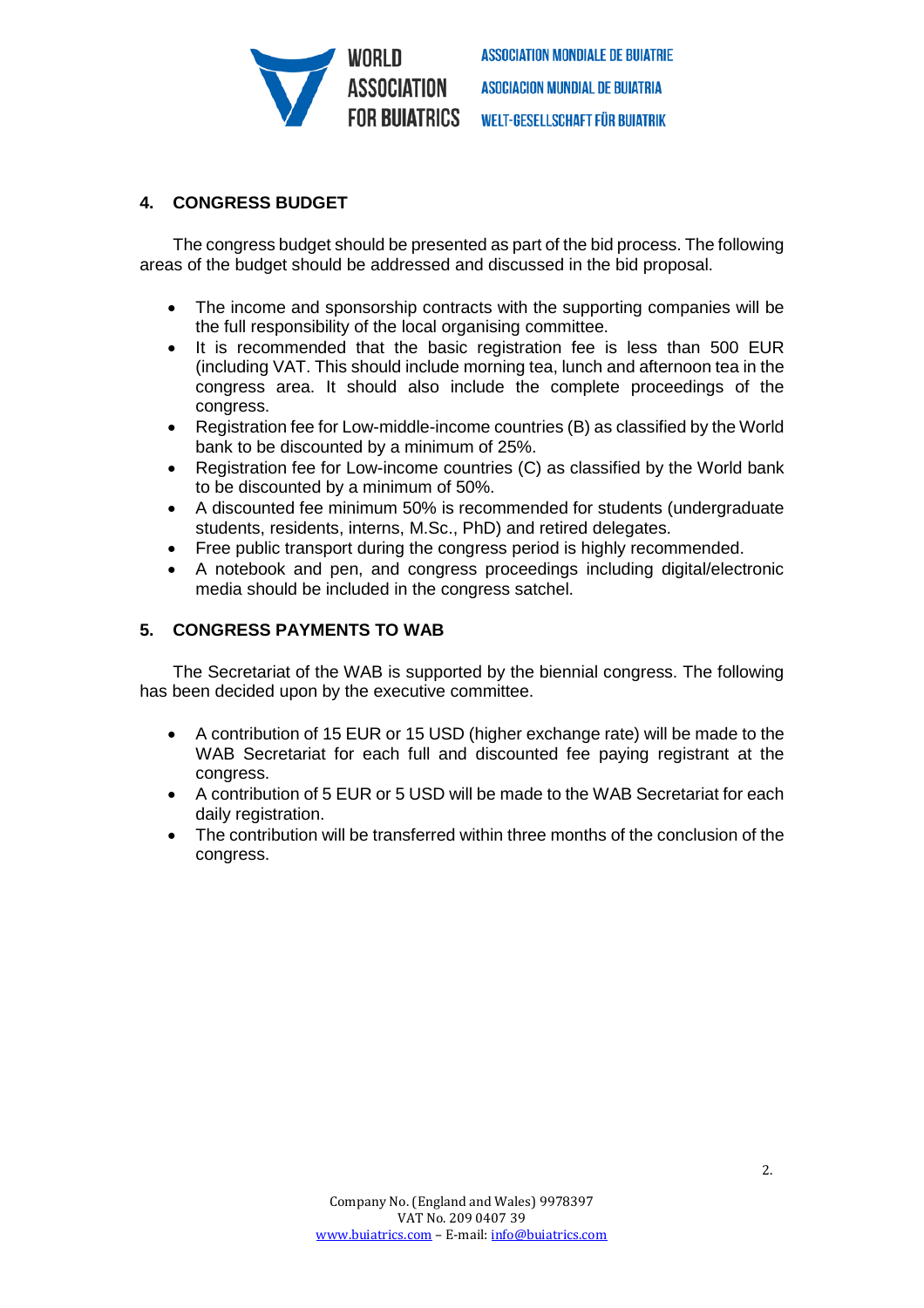

# **6. WAB EXECUTIVE COMMITTEE**

The WAB Secretariat will send an electronic copy of the bid from each candidate to each members of the WAB Executive committee (EXCO) before May 1st in a congress year. The members of the EXCO will vote at the congress of that year to select the winner of the bid process. The president, the past president or president elect, secretary general and treasurer of the WAB are included as invited participants and have all expenses paid. It is also a tradition that the EXCO and the WAB honorary members do not pay registration fees.

The decision of the EXCO is final and there is no right of appeal.

**°°°°°°°°°°°°°°°°°°°°°°°°°°°°°°°°°°°°°°°°°°°°°°°°°°°°°°°**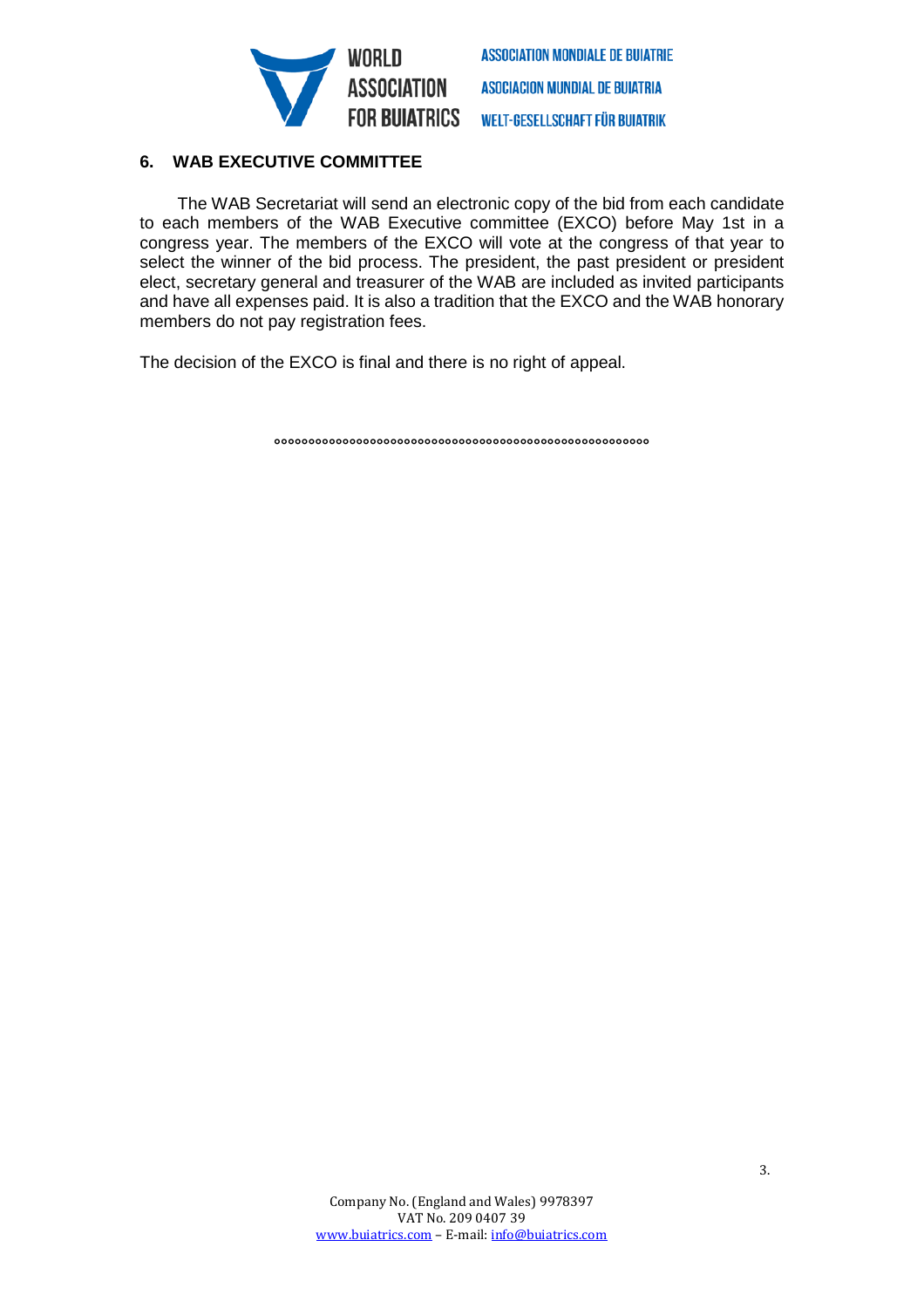

# **Summary of recommendations for the preparation of a WBC bid**

| <b>Items</b>                                                           | <b>Status</b> |
|------------------------------------------------------------------------|---------------|
| The candidate association must be affiliated to the WAB                | Required      |
| The candidate should present letters of support from the               | Required      |
| national veterinary organisation of its country                        |               |
| The candidate must be able to demonstrate the ability to               | Required      |
| organize national and regional buiatrics congresses                    |               |
| Scientific content must cover all aspects of bovine medicine           | Required      |
| including production                                                   |               |
| Scientific content covering all aspects of small<br>ruminants medicine | Recommended   |
| Scientific content covering all aspects of wild                        | Recommended   |
| ruminant medicine                                                      |               |
| Executive Committee has to approve the scientific                      | Required      |
| program of the WBC before finalizing the program                       |               |
| by the local organizing committee                                      |               |
| Lectures at least in 4 auditoriums                                     | Required      |
| Simultaneous translation (English, French, German, and                 | Required      |
| Spanish) in at least 3 auditoriums                                     |               |
| However when the delegate number from the                              | Optional      |
| different language speaking countries are less than                    |               |
| below simultaneous translation suggested in:                           |               |
| $\geq$ 200 delegates: 3 auditoriums                                    |               |
| ■ <100 delegates: 2 auditoriums<br><50 delegates: 1 auditorium<br>ш    |               |
|                                                                        |               |
| Alternative languages like Italian or Portuguese for                   | Optional      |
| simultaneous translation can also be used                              |               |
| depending on the local organising committee                            |               |
| At least a 4-day scientific programme                                  | Required      |
| <b>Registration fees:</b>                                              |               |
| Full registration to be no more than 500 EUR                           | <b>Highly</b> |
| including VAT                                                          | Recommended   |
| Registration fee for Latin American, Middle and<br>$\bullet$           | Recommended   |
| East-European to be discounted minimum 25%                             |               |
| Registration fee for poor countries determined by                      | Recommended   |
| FAO to be discounted minimum 50%                                       |               |
| Registration fee for students (undergraduate                           | Recommended   |
| students, residents, interns, M.Sc, PhD) and retired                   |               |
| delegates to be discounted (50%)                                       |               |